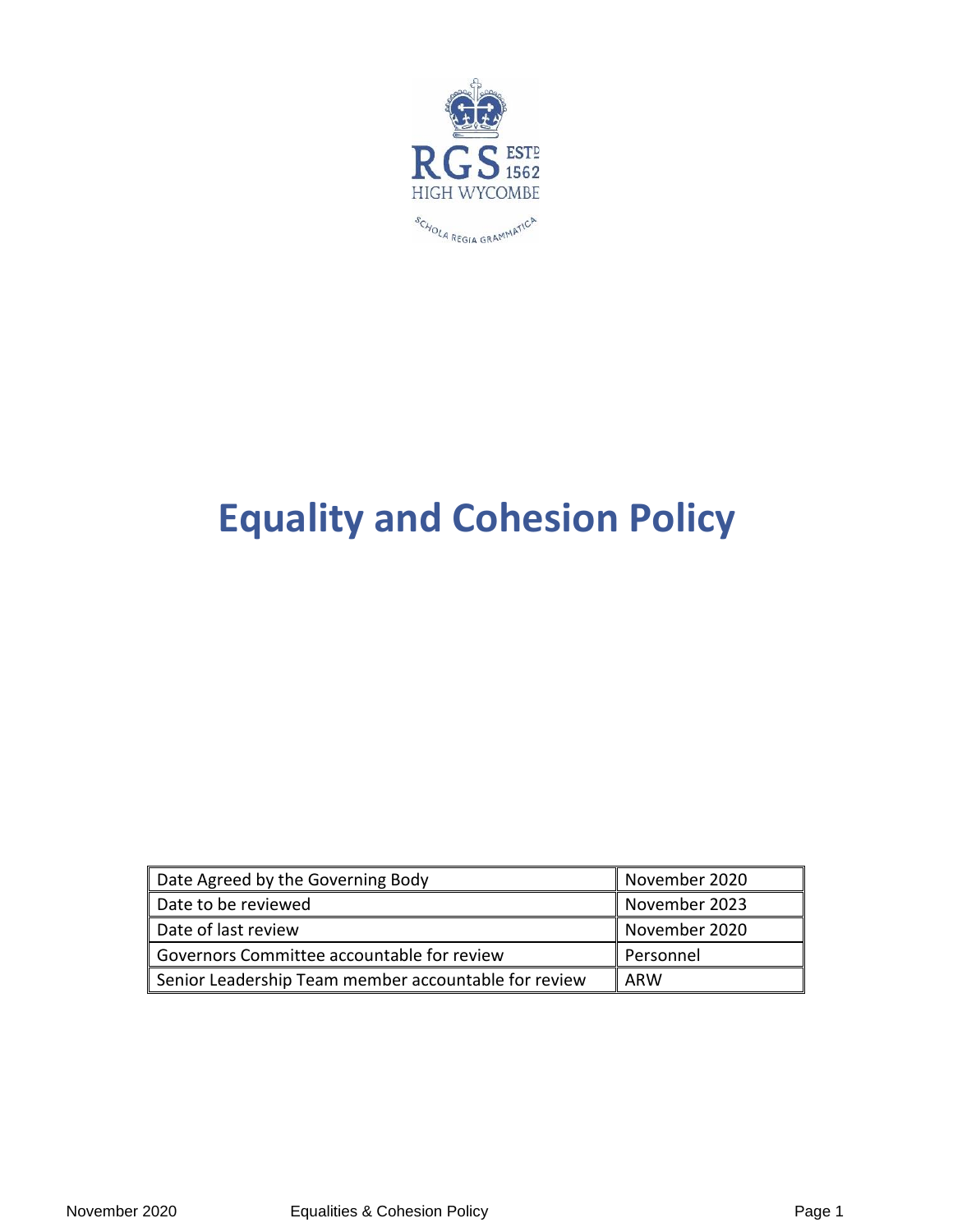# **The Royal Grammar School Equalities & Cohesion Policy**

#### **1. Introduction**

This policy has been drafted in compliance with the Equality Act 2010 [www.homeoffice.gov.uk/equalities/equality-act](http://www.homeoffice.gov.uk/equalities/equality-act). Under the Equality Act, "equality" is the principle of equal treatment for all people, irrespective of features designated by the Act as 'protected characteristics': age, disability, gender (including gender reassignment), marital/civil partnership status, pregnancy/maternity status, ethnicity, religion/belief, or sexual orientation.

The core values of The Royal Grammar School are honesty, integrity, humility and respect**.** We value the individuality of all our students, staff, governors, parents/carers and visitors. We are committed to eliminating discrimination, promoting equality and celebrating diversity. We aim to give all our students every opportunity to achieve their personal best by fulfilling their potential academically, spiritually, morally, socially, and culturally. Within this ethos of achievement, we do not tolerate bullying and harassment of any kind. We aim to ensure that the school values and celebrates the individuality of all our students and staff, irrespective of **age, disability, gender (including gender reassignment), marital/civil partnership status, pregnancy/maternity status, ethnicity, religion/belief or sexual orientation**. We are committed to ensuring that positive action is taken where necessary to redress the balance of inequality that may exist.

We aim to reflect the diversity of our local community and society and ensure that the education we offer reduces the chances of social divisions by recognising, celebrating and valuing different backgrounds, lifestyles and identities.

#### **2. Responsibilities**

**The Governing Body** is responsible for ensuring that:

- The School complies with all equalities legislation relevant to the School community;
- The School's Equalities and Cohesion Policy is maintained and updated regularly;
- Procedures and strategies related to the Policy are implemented;
- There is a named "Equalities" governor and that this governor will monitor, on behalf of the Governing Body, all racist incidents, other data relating to Equalities issues and the implementation of this policy. He/she will ensure that appropriate action is taken in relation to any incidents arising from discriminating behaviour.

The Education Committee will monitor termly all racist incidents and ensure that appropriate action is taken.

The Governing Body recognises that the avoidance of discrimination is not sufficient to ensure that equality exists in the school. The Governing Body will therefore give full consideration to measures of positive action which may assist in achieving the aims of this policy.

The Governing Body is committed to the principles of dignity at work for all staff in the school. This includes the right to be treated with respect by all managers and colleagues. The Governing Body will consider any acts of harassment, including those on the grounds of age, disability and other equality issues, as totally unacceptable and outside the ethos and culture of the school. Any such act by a member of staff against any adult or child will be treated as a disciplinary offence, and action taken accordingly.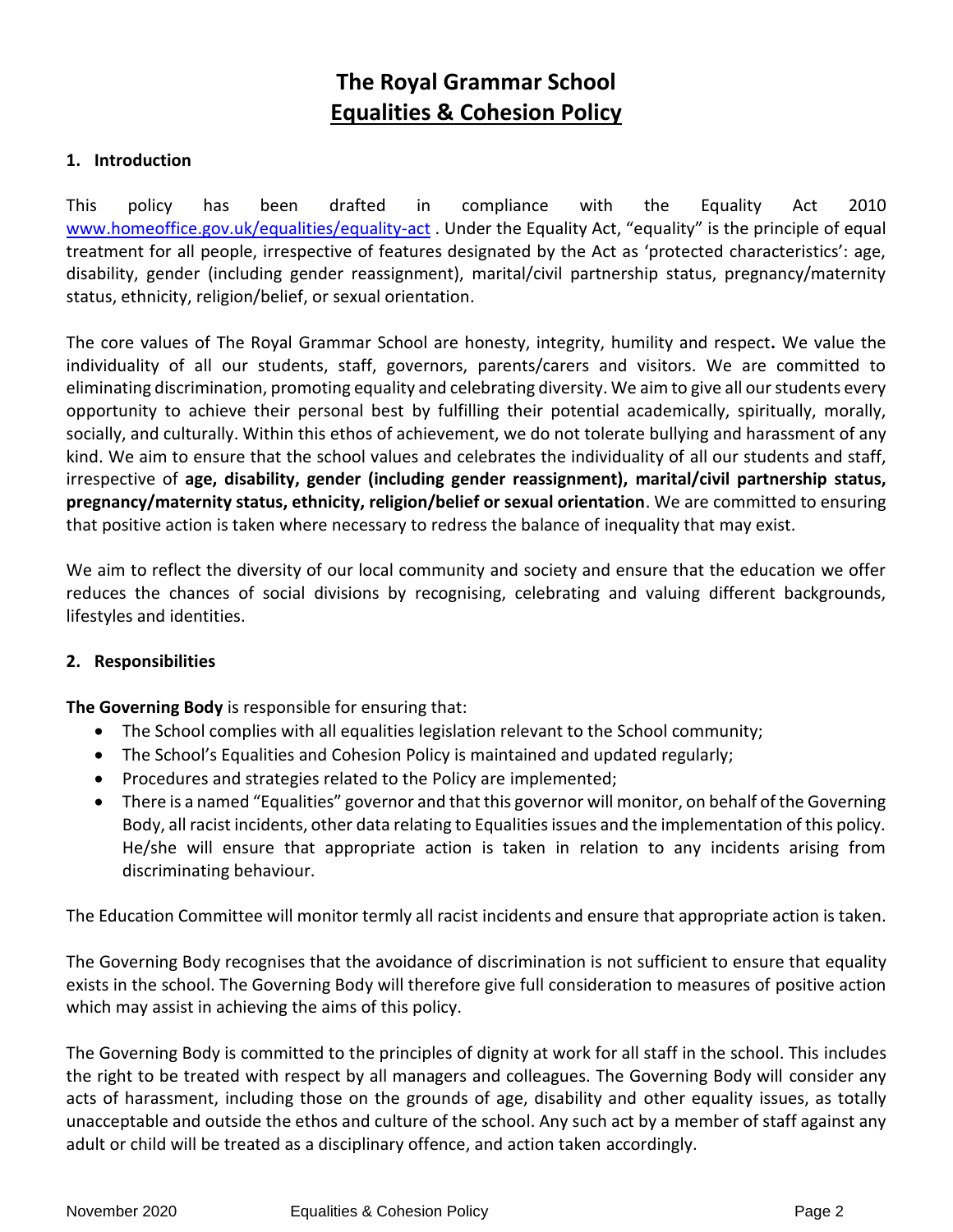The School has procedures to resolve grievances and for the handling of complaints of harassment and bullying at work. The Governing Body is committed to investigating any such complaint. These procedures will be followed carefully and promptly in response to any such complaint. The first point of contact for any such complaint should be the Headmaster. In addition, all staff have the right to approach their professional association or trade union representative for support.

## **The Headmaster and Senior Team** are responsible for:

- Providing leadership and vision in respect of equality and diversity;
- Overseeing the implementation of the Equalities and Cohesion Policy;
- Co-ordinating the activities related to equality and diversity;
- Ensuring that all who enter the school are aware of, and comply with, the Equalities and Cohesion Policy. All visitors are given a Child Protection Advice Booklet which covers the ethos outlined within this policy.
- Ensuring that staff are aware of their responsibilities and are given relevant training and support;
- Taking appropriate action in response to racist incidents and other equality issues;
- Encouraging and supporting parents/carers to become involved in their children's education (such as by attendance at parents' evenings);
- Considering and overcoming barriers to parents'/carers' involvement (e.g. work commitments, nonresident parents, and lone parents).

**All Staff** are responsible for:

- Dealing with incidents of discrimination and knowing how to identify and challenge bias and stereotyping;
- Not discriminating on grounds of ethnicity, disability, or other equality issues;
- Keeping up to date with equality legislation by attending training events organised by the School.

## **All Parents/Carers** are responsible for:

- Their children's education;
- Being aware of and supporting the School's Equalities and Cohesion Policy;
- Positively influencing their children's expectations about education as well as their attitudes and behaviour towards other students and staff;

## **All Students** are responsible for:

- Being aware of and complying with the Equalities and Cohesion Policy;
- Not discriminating on grounds of ethnicity or other equality issues;
- Reporting any racist incident or act of discrimination which they have witnessed involving fellow students, either in or out of school;
- Understanding, valuing and celebrating diversity;
- Challenging stereotypes, and prejudices;
- Treating others as their equals.